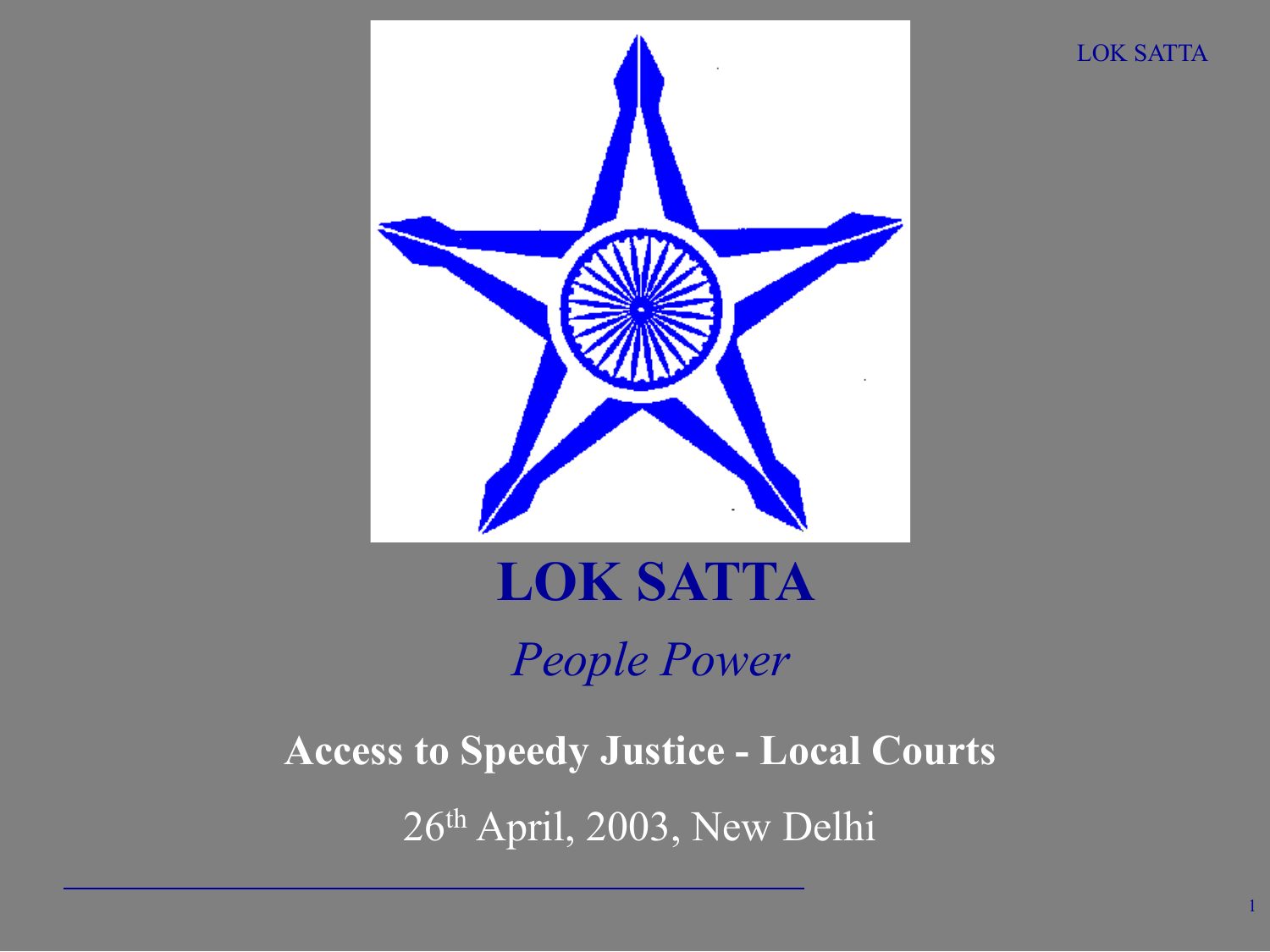## Law's Delays - Cases Pending (2002)

- Supreme Court : 23,012 (1,04,936 in 1991)
- - Allahabad : 0.87 m
	- o Kerala : 0.41 m
	- o Madras : 0.35 m
	- o Bombay : 0.30 m
	- o Delhi : 0.18 m
	- o Andhra Pradesh : 0.15 m
	- o Gujarat : 0.14 m
	- o Rajasthan : 0.13 m
	-

High Courts : 3.62 million (2.65m in 1993)

- 
- 
- 
- 
- 
- -
	-
- o Average : 5600 cases / Judge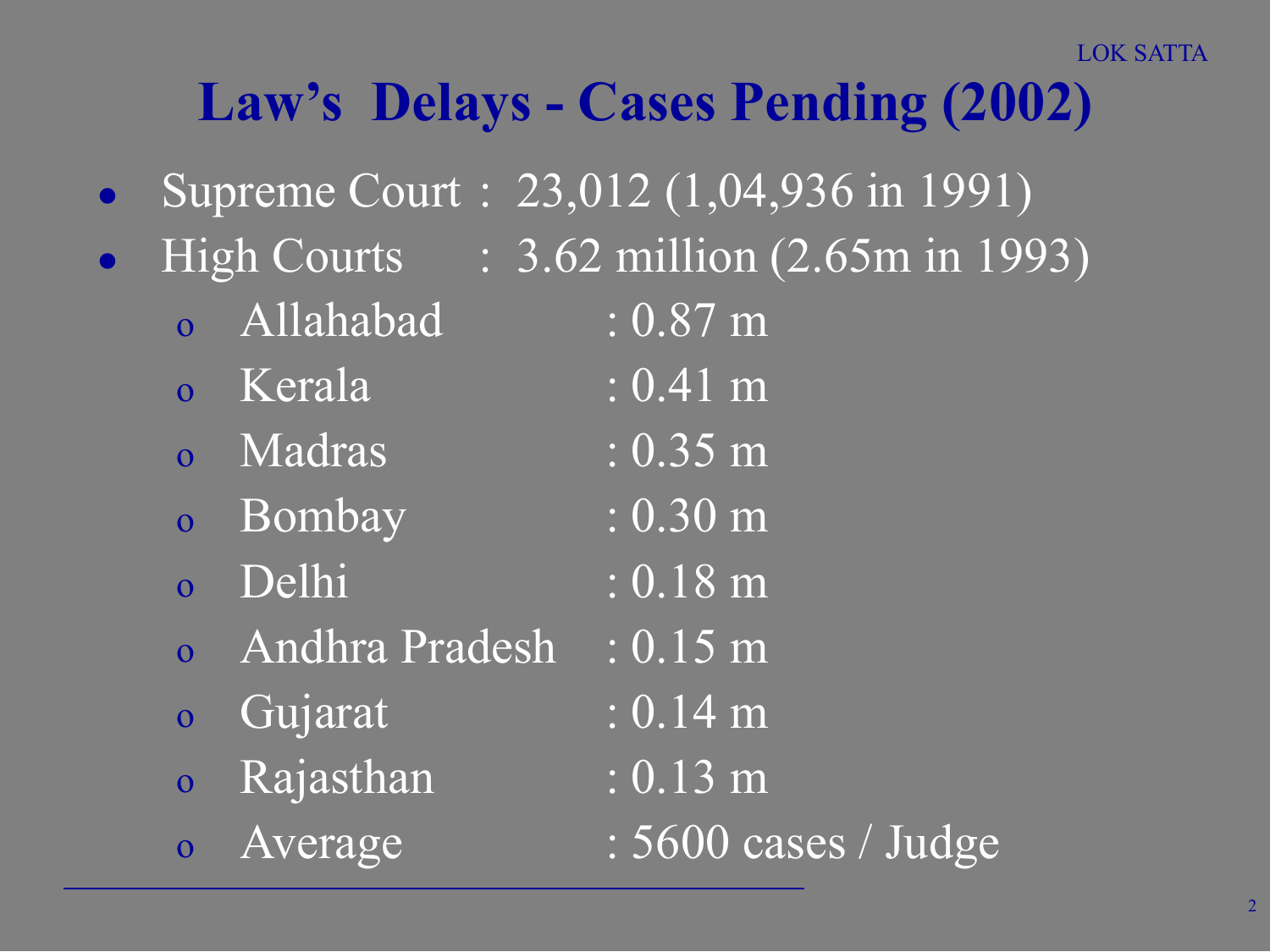### Law's Delays - Cases Pending

| <b>District and Subordinate Courts</b>      |                                    | $\pm 20$ million (2002)             |
|---------------------------------------------|------------------------------------|-------------------------------------|
| o Civil                                     | : Less than 1 year : 2.52 m (1998) |                                     |
|                                             | $1 - 3 Yrs$                        | $: 2.2 \text{ m}$<br>5 <sub>2</sub> |
|                                             | $3 - 10$ yrs                       | $: 1.73 \text{ m}$<br>, 9           |
|                                             | Over 10 years                      | $: 0.34 \text{ m}$<br>55            |
| o Criminal                                  | : Less than 1 year                 | $: 5.56 \; m$<br>, ,                |
|                                             | $1 - 3 Yrs$                        | $: 4.52 \text{ m}$<br>, ,           |
|                                             | $3 - 10$ yrs                       | $: 2.85 \; m$<br>99                 |
|                                             | Over 10 years                      | $: 4.84 \text{ m}$<br>,,            |
| $: 1660 \text{ cases}$ / judge<br>o Average |                                    |                                     |
|                                             |                                    |                                     |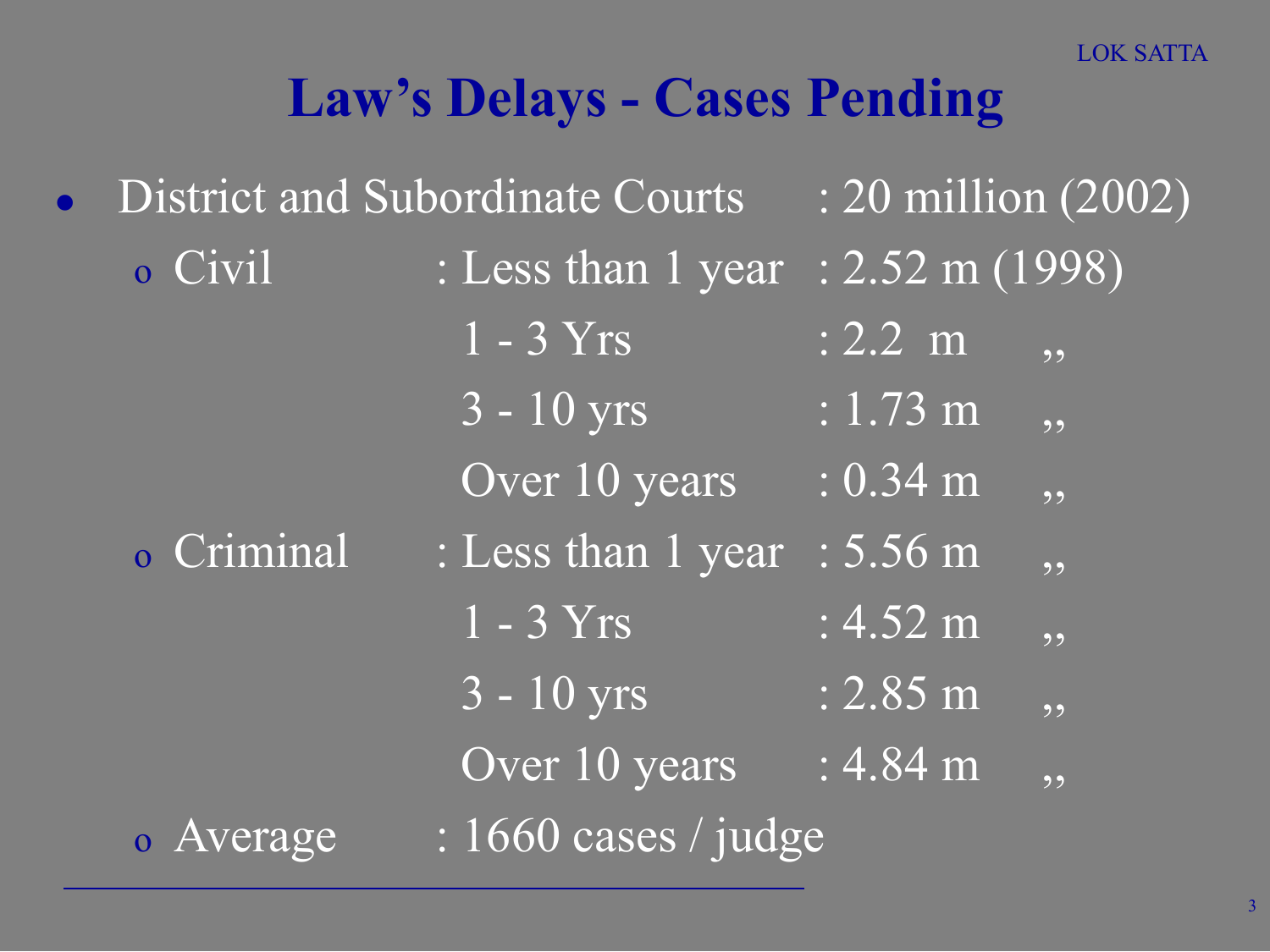## Judge – Population Ratios

- 
- Australia : 57.07/,
- 
- $\overline{OECD}$  countries : 113 / ,,
- 
- Total sanctioned strength : 13,000
- Requirement : 75,000
- Vacancies : 1,874
- $\bullet$  UK  $\qquad \qquad : 50.09 / \text{million}$ 
	-
	- US : 107 / ,
		-
	- India : 11 / million
		-
		-
		-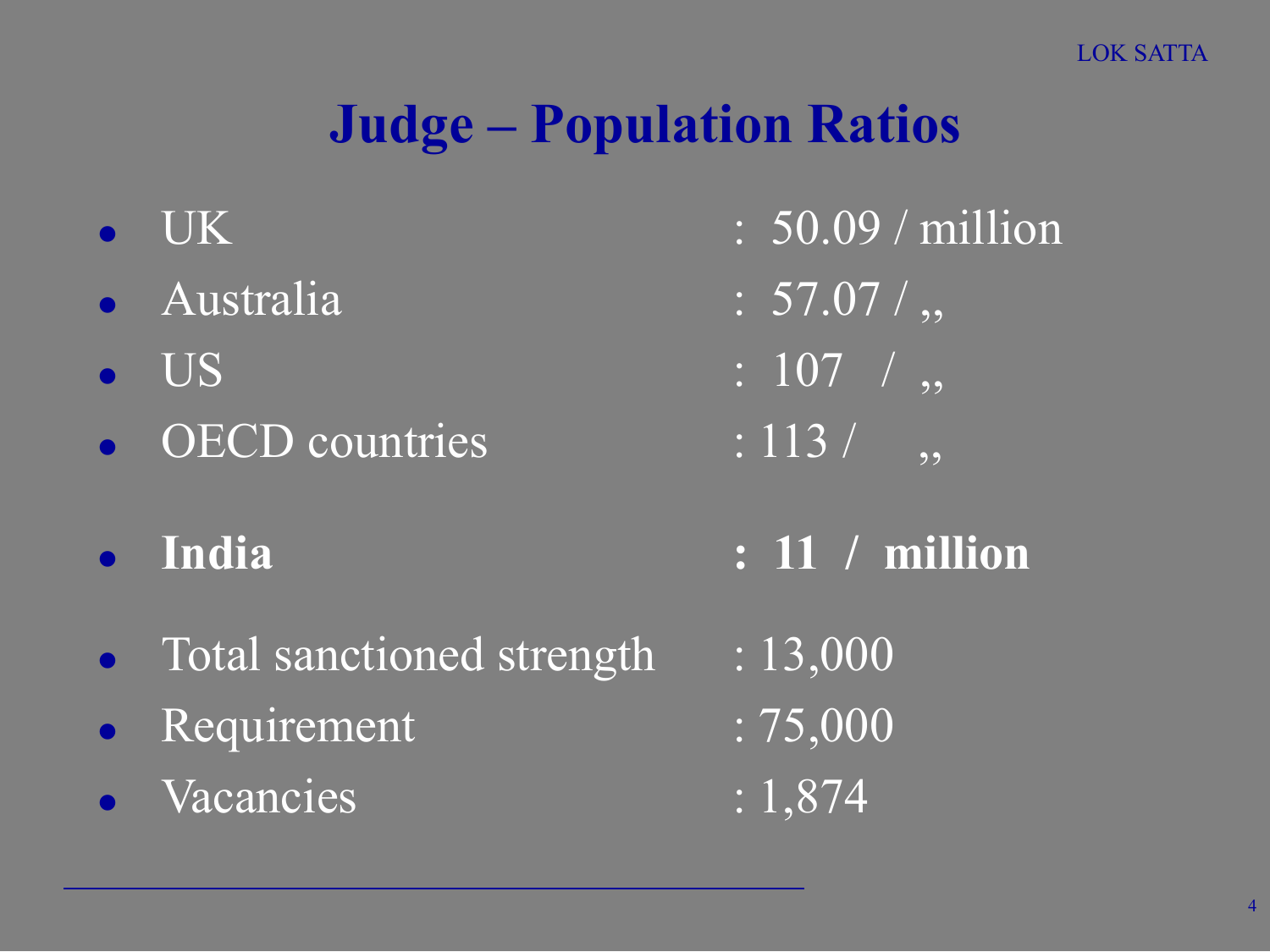

#### Justice Denied

• 2 Cases

#### o The case of the Dog Bite

#### o The case of the Police Van Accident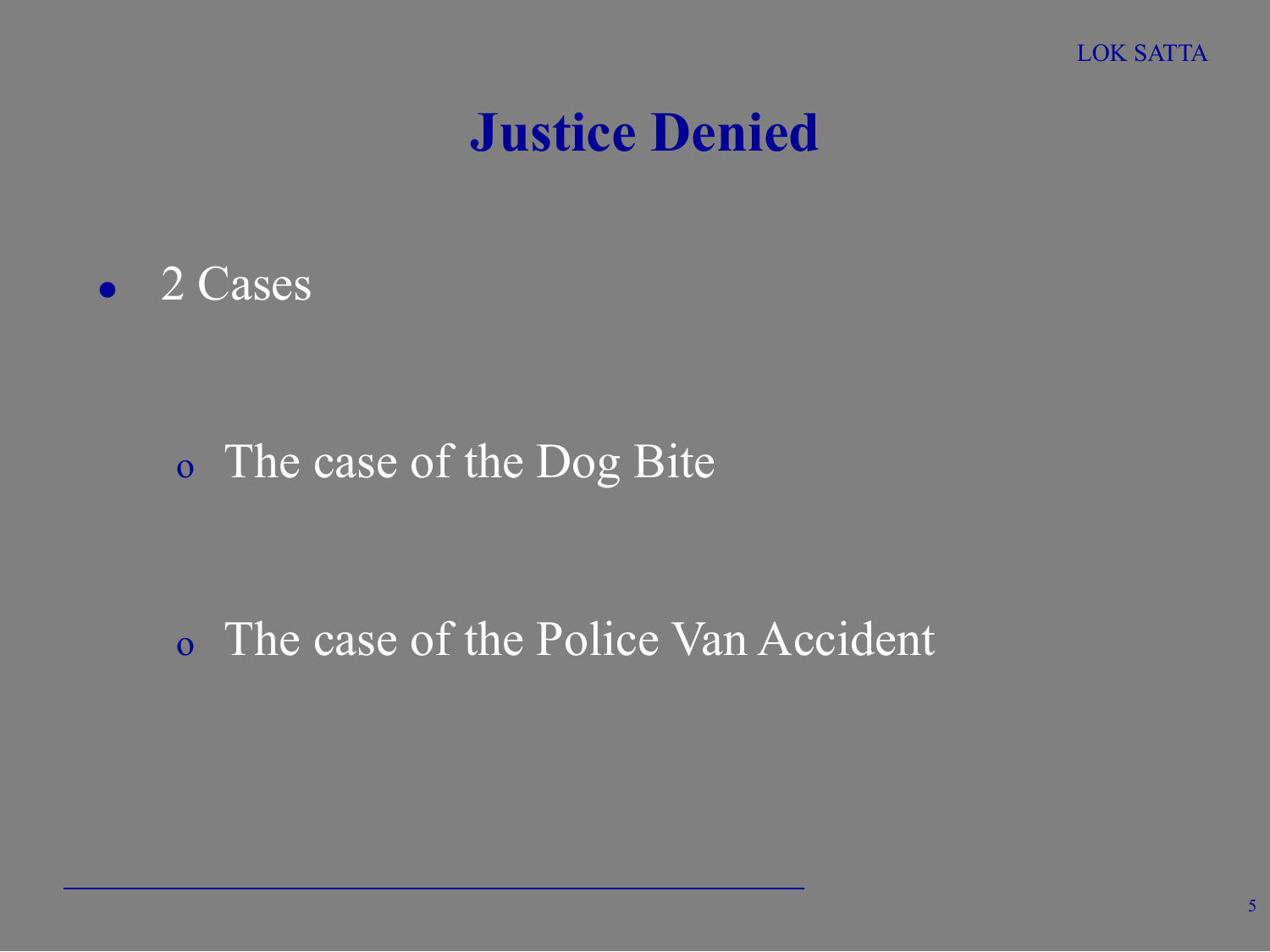#### Recent Efforts

- Supreme Court pendency declining
	- o Use of Information Technology
	- o Bunching of similar cases
	- o Faster disposals
- Lok Adalats
	- o Legal Services Authorities Act-1987
	- o Claims under Rs 10 lakhs
	- o Matters relating to public utilities
	- o LA and MV Act compensation cases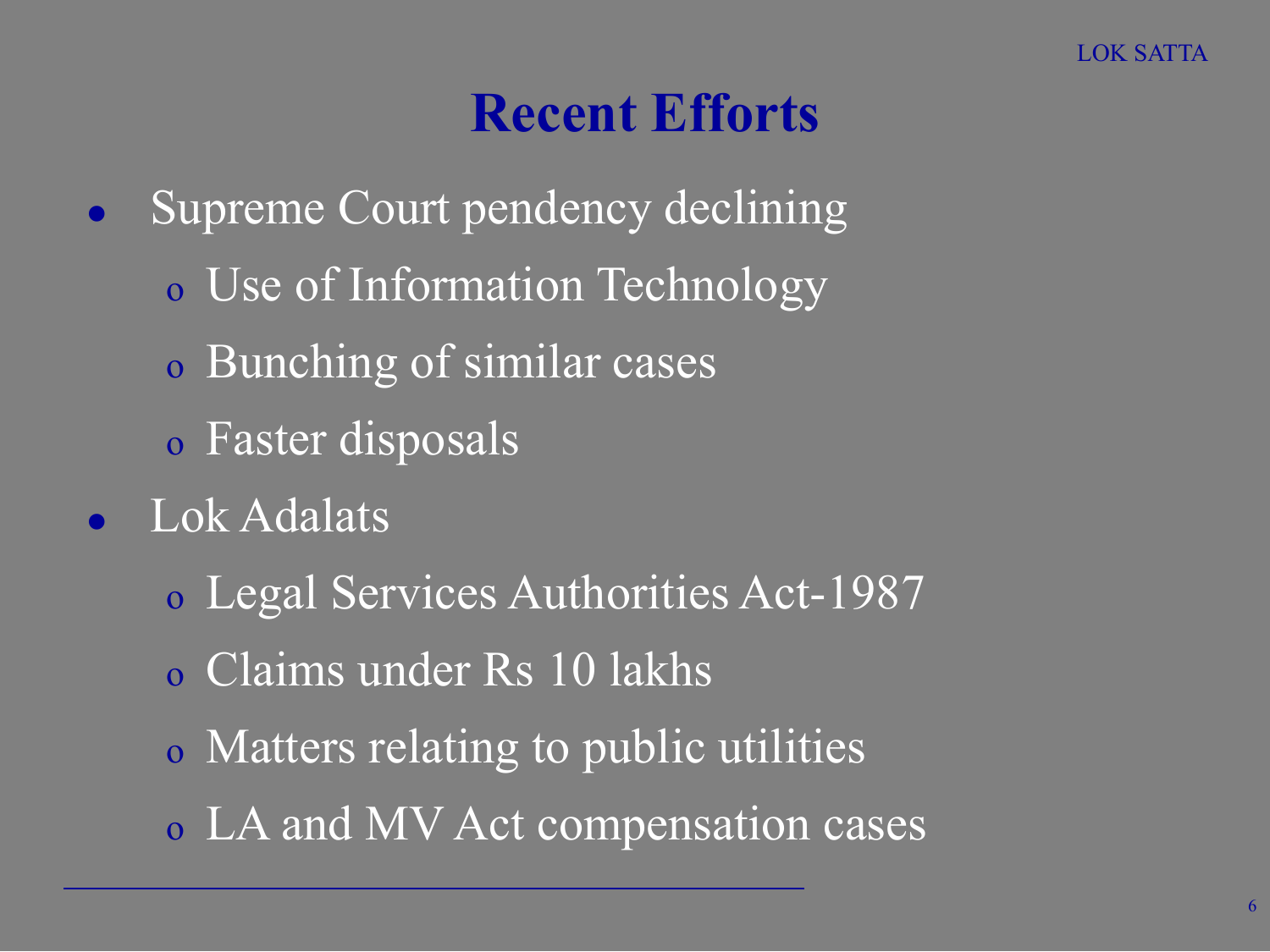#### Recent Efforts

- Fast Track Courts (Tenth Finance Commission)
	- o 1,734 proposed total cost : Rs. 5.03 million (5 years)
	- o 980 established
	- o 295 notified
	- o Only sessions criminal cases
	- o 1,88,271 cases transferred
	- o 77,000 disposed of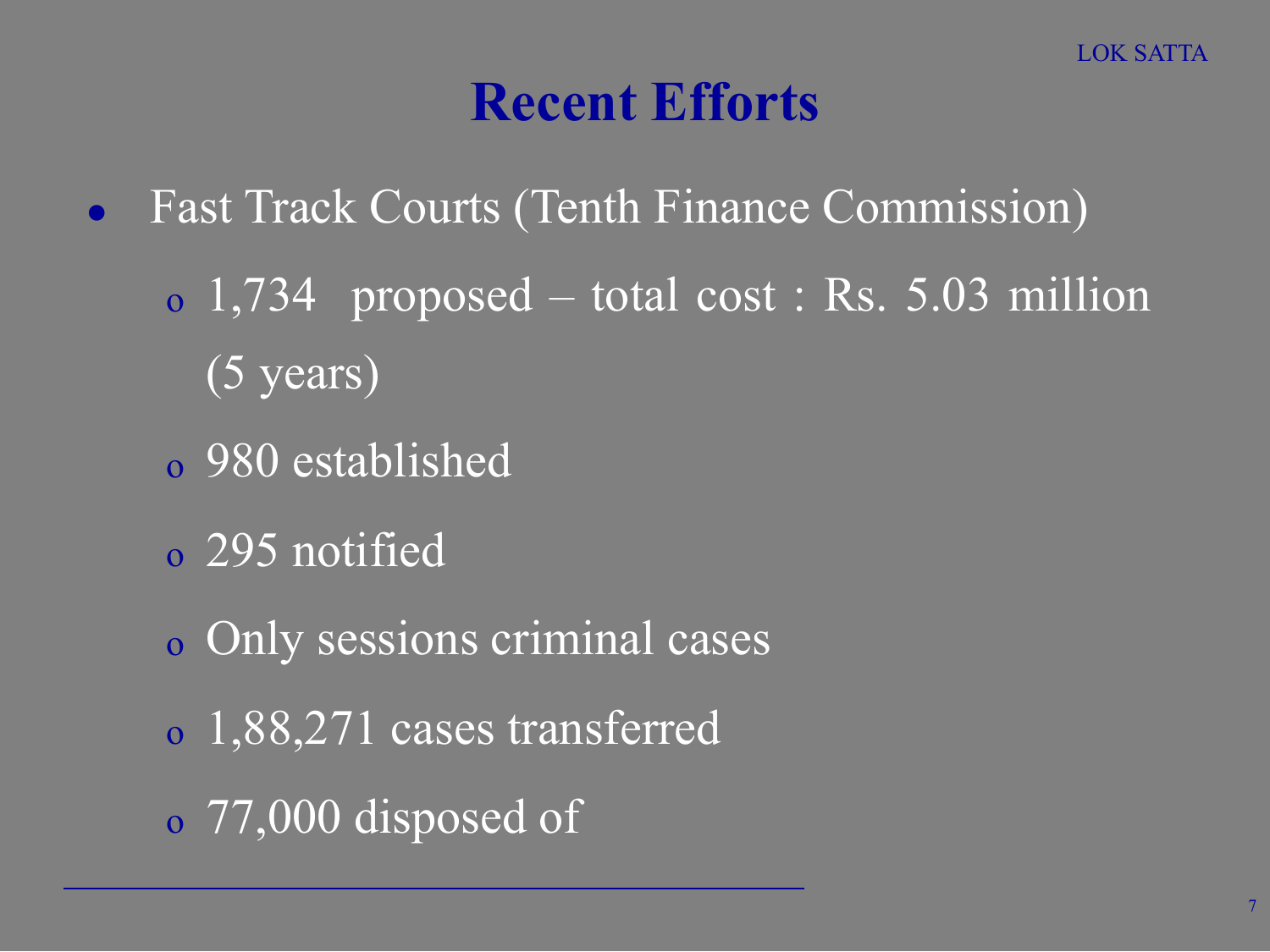#### Access to Justice - Factors

- Number of Judges
- Physical proximity
- **Procedures** 
	- Written submissions
	- o Need for legal language
	- o Need for skilled lawyer
	- o Complexity in service of summons
	- o Immediate mechanism for enforcement of decree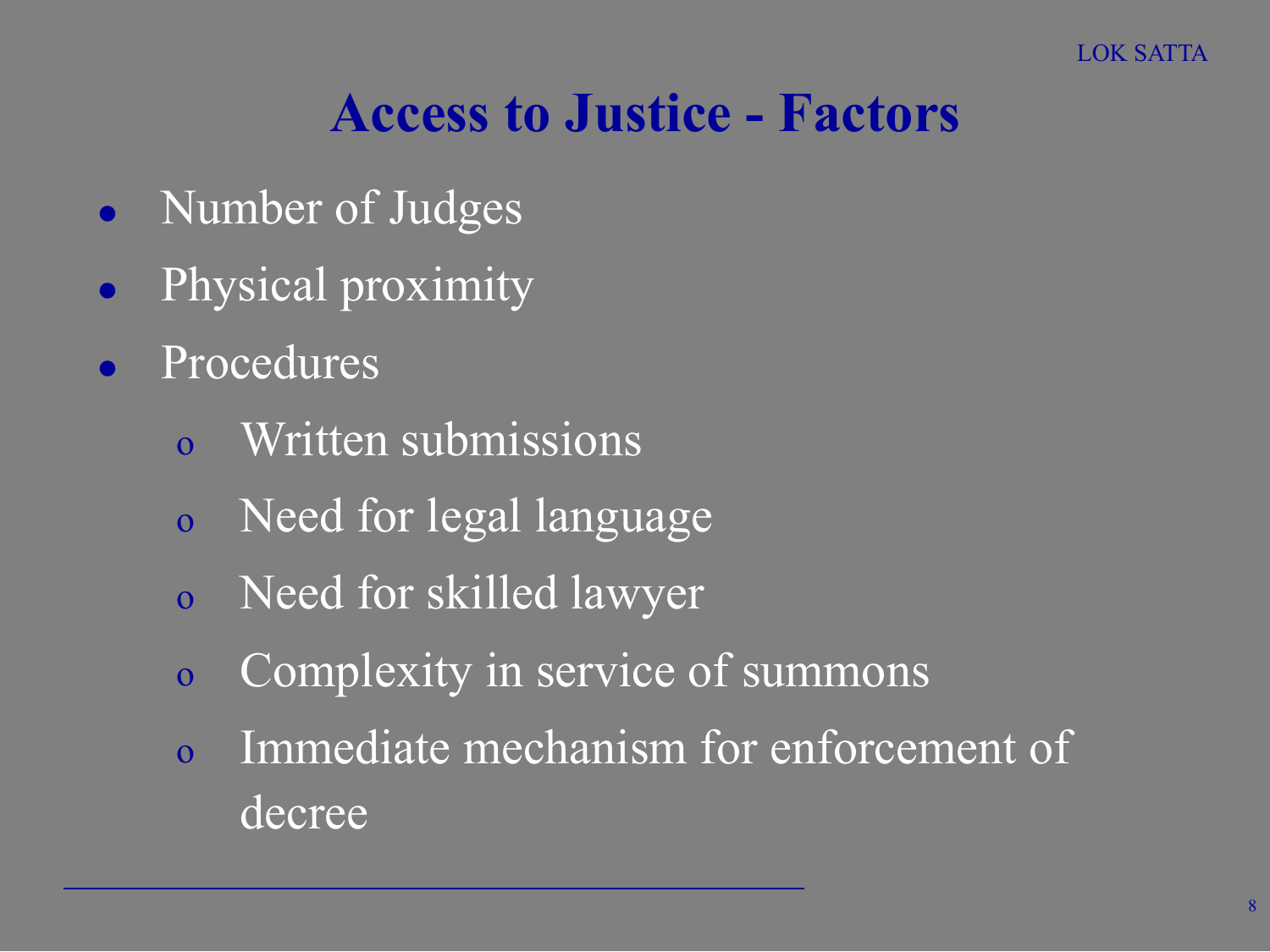#### Access to Justice - Factors

- Language
- **•** Speed
	- o Singapore : 35 days
	- o Norway : 90,
	- o Japan : 60,
- **Costs**
- Perjury
- **•** Perception of fairness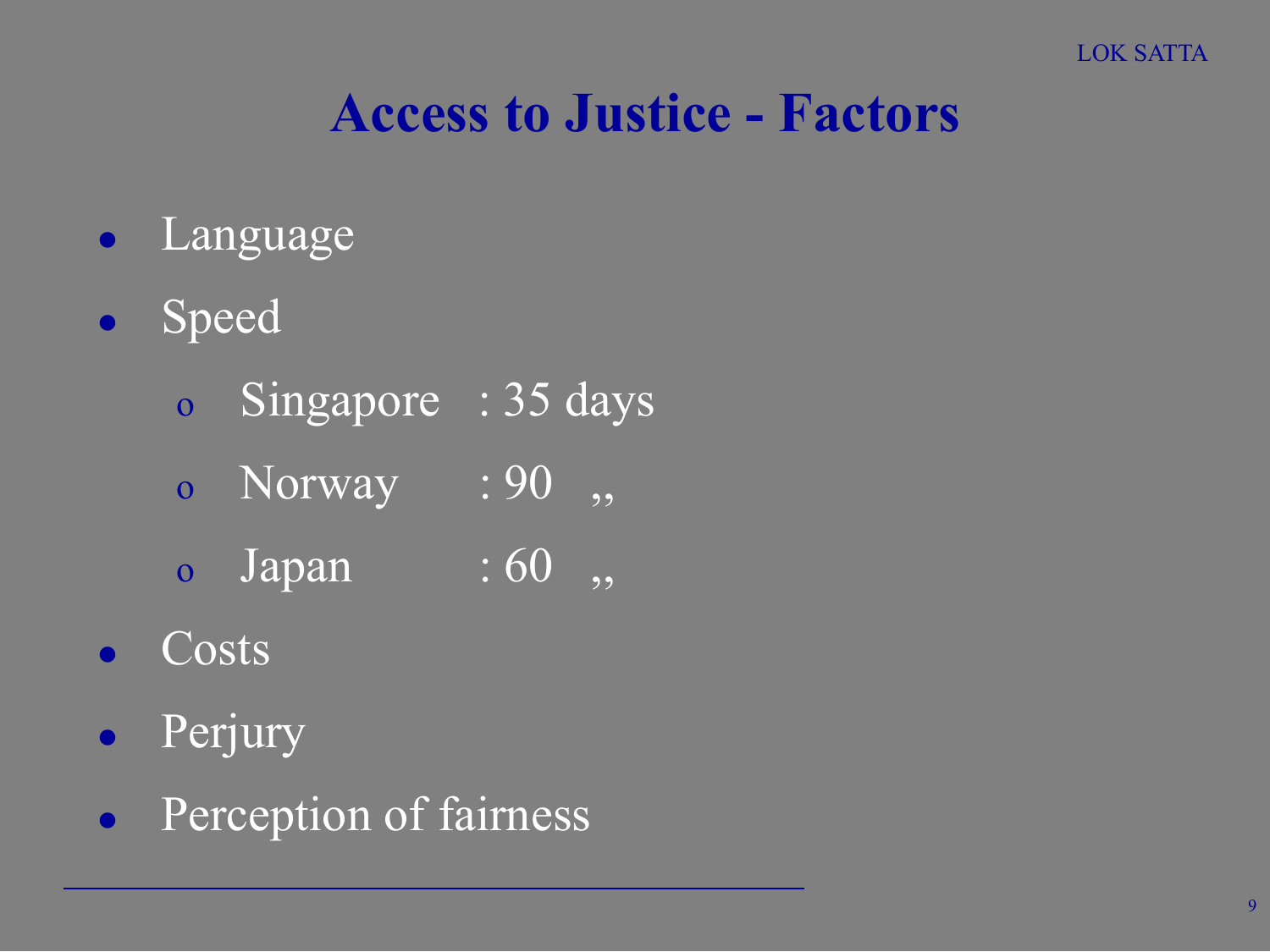#### Speedy Justice – US Experience

- Small Claims Courts (people's courts)
	- o Municipal, city or regional
	- o Civil suits  $-$  \$1000 to \$5000
	- o Minor violations of law eg: traffic cases
	- o Simple procedures
	- o Lawyer allowed (except in California, Nebraska & Michigan)
	- o 100 million cases tried annually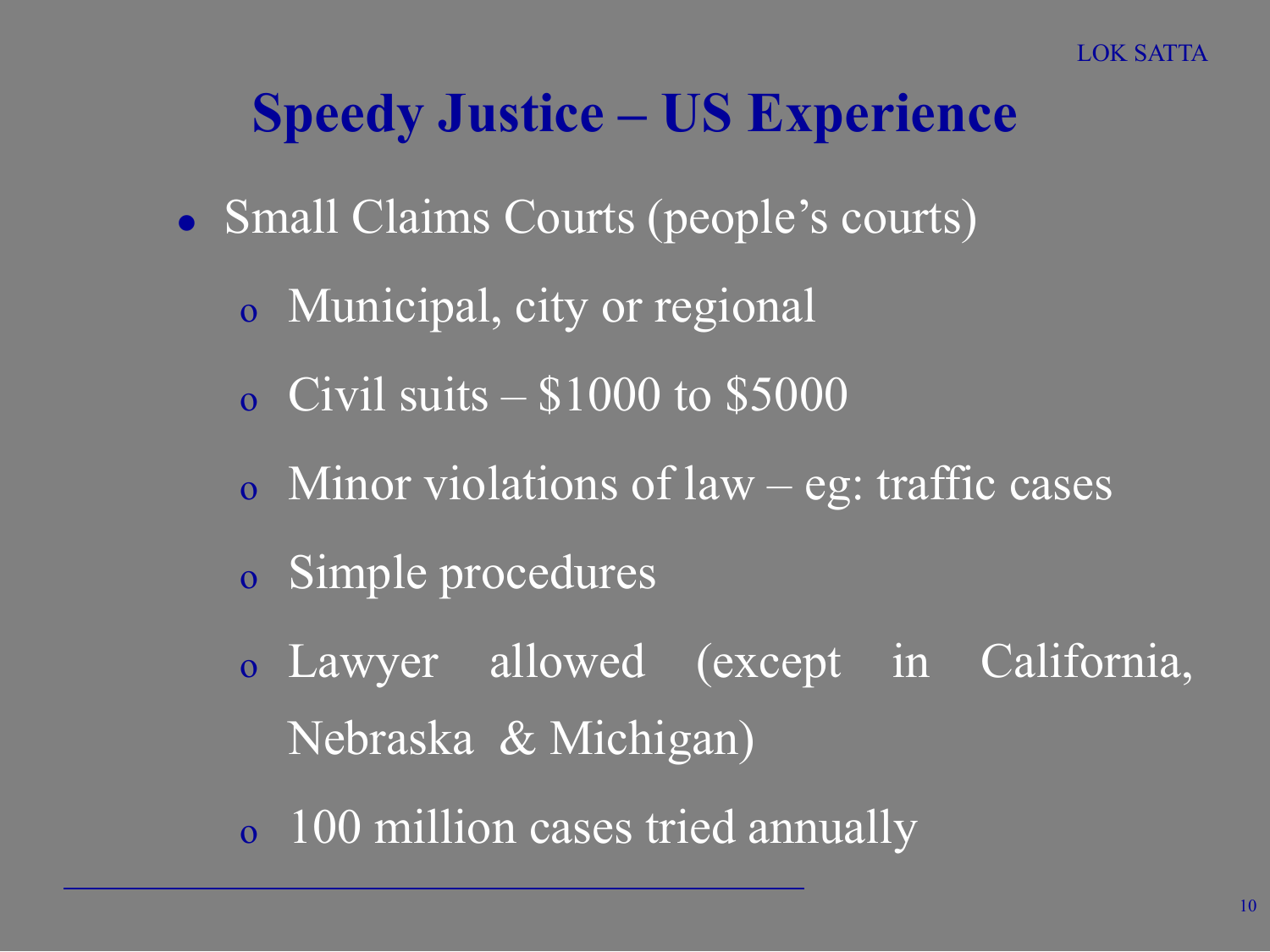## Speedy Justice –UK Experience

- Lay and Unpaid Justices of the Peace (JPs)
	- o 30,500 in number
	- o Ranked above local MP
	- o Date back to 1361 AD
	- o Handle over 90% of all criminal and many civil cases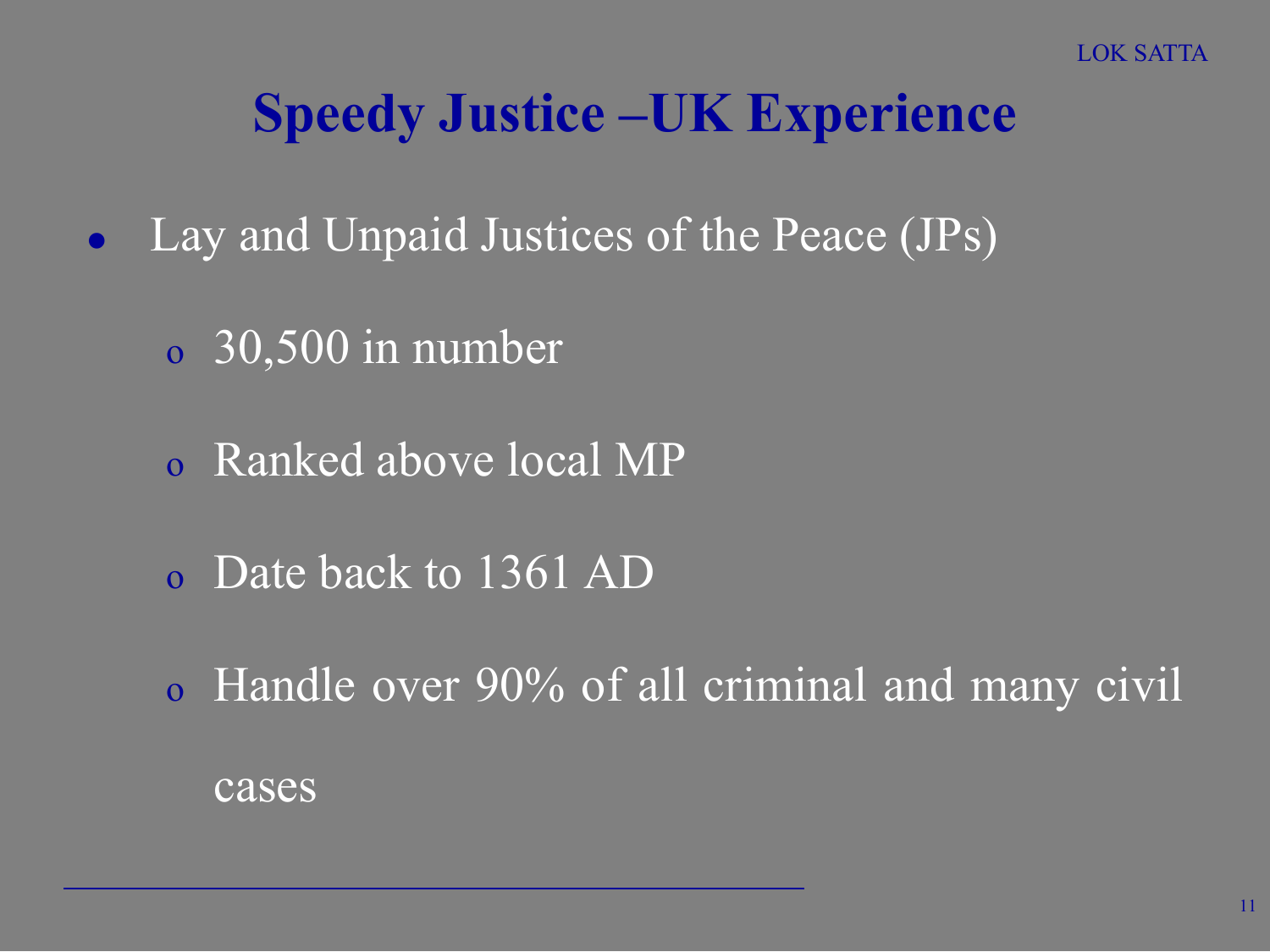## Speedy Justice –UK Experience

- Small claims procedures in formal courts
	- o Limit:
		- £1000 in 1990s
		- $-$ £5000 now
	- o Informal procedures
	- o Speed of disposal
	- o Costs not awarded
	- o Popular and effective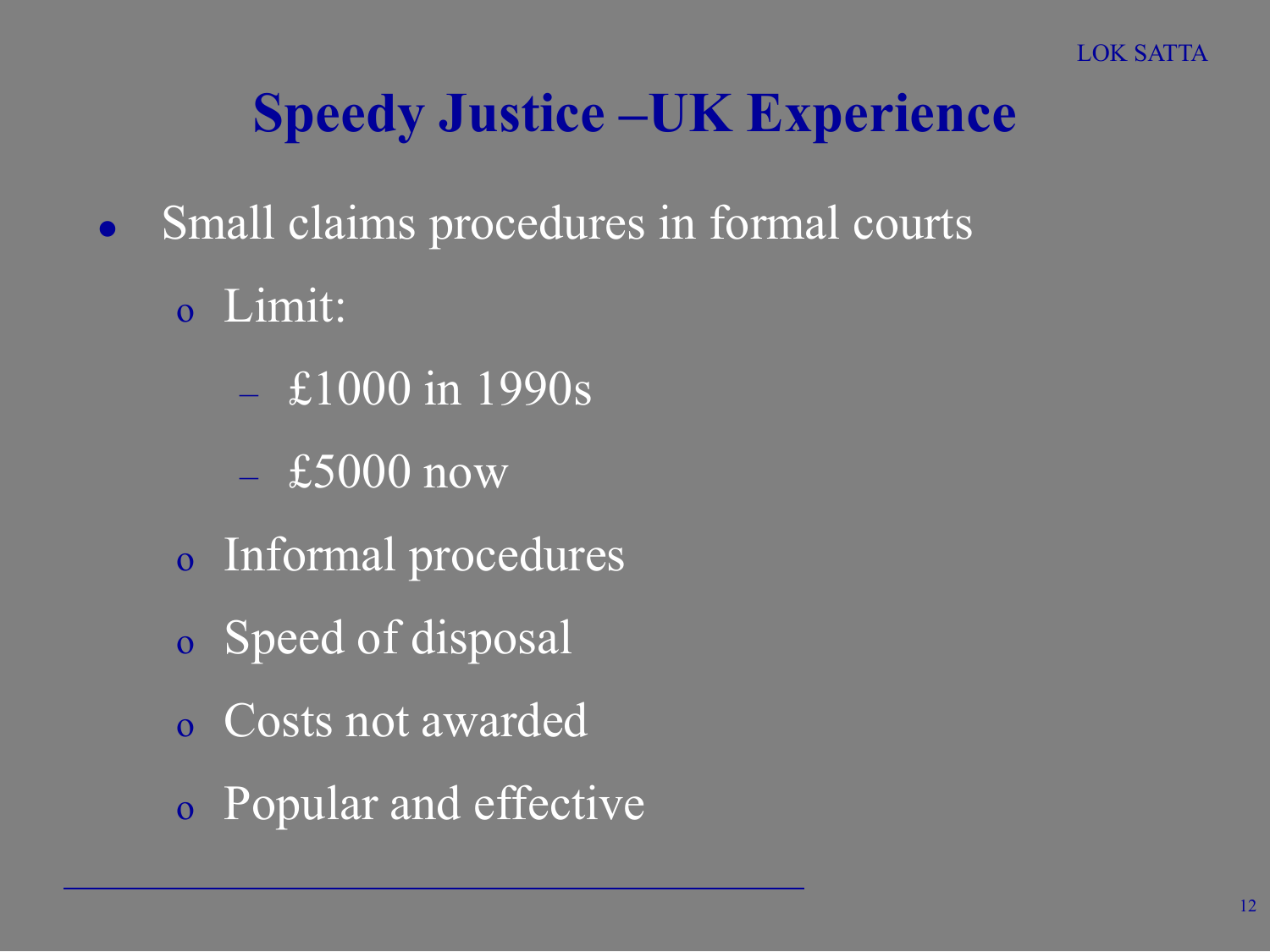## Historical Perspective

- Ancient India dispensation of justice was decentralized
- **Colonial rule stifled people's participation**
- The Indian Police Commission, 1902 "it is expedient to relegate the trial of petty offences to the village headmen and the Panchayats"
- Ashok Mehta Committee 1978 suggested Nyaya Panchayats presided by qualified judge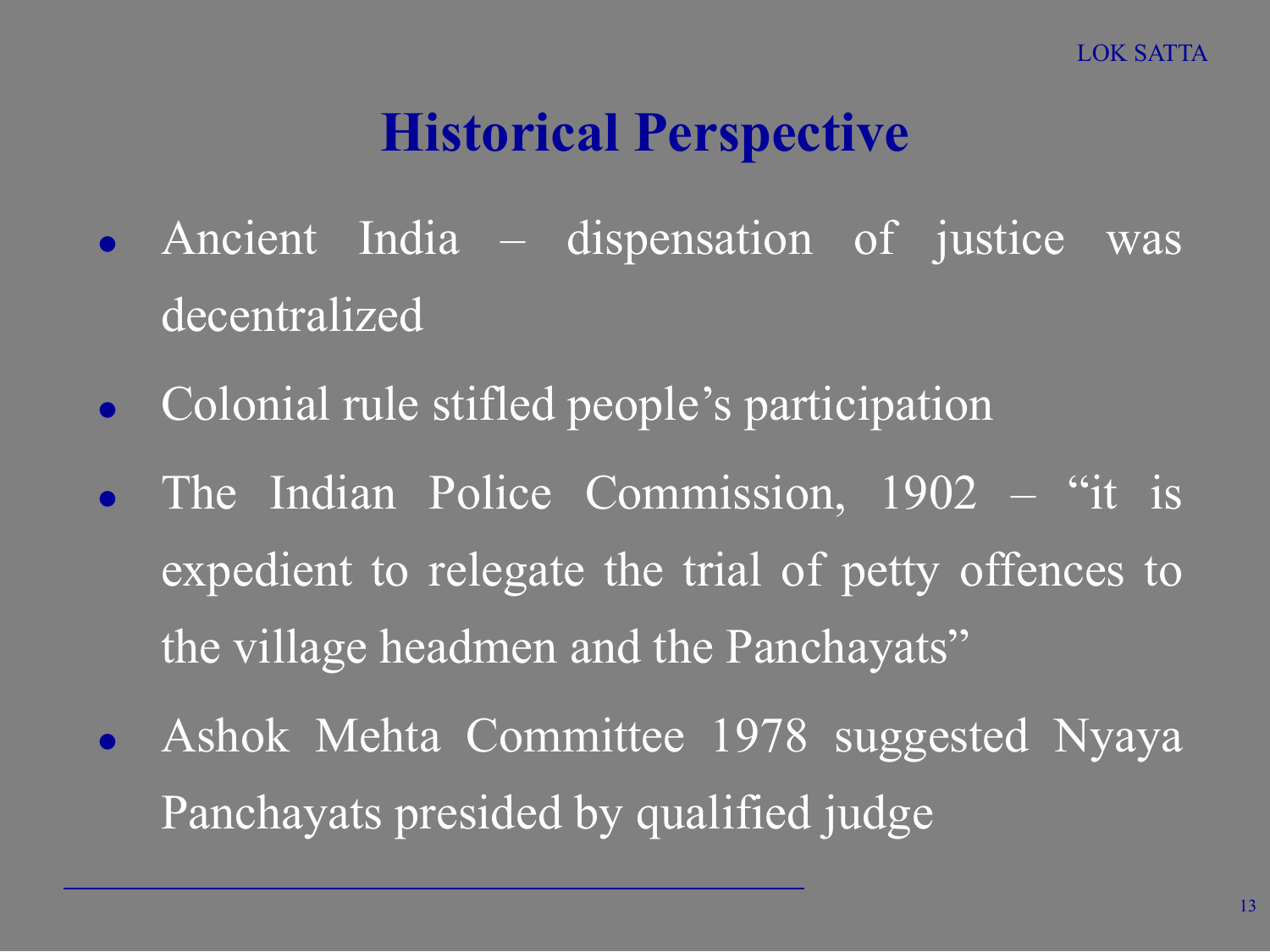### 114th Law Commission Report

- Panchayat courts are capable of dealing with petty civil litigation and criminal cases
- Panchayat courts can dispose of cases more cheaply and expeditiously
- Grama Nyayalayas suggested to distinguish from elected or traditional Nyaya Panchayats and from voluntary or optional Lok Adalats
- Grama Nyayalaya proposed with one professional judge and two lay judges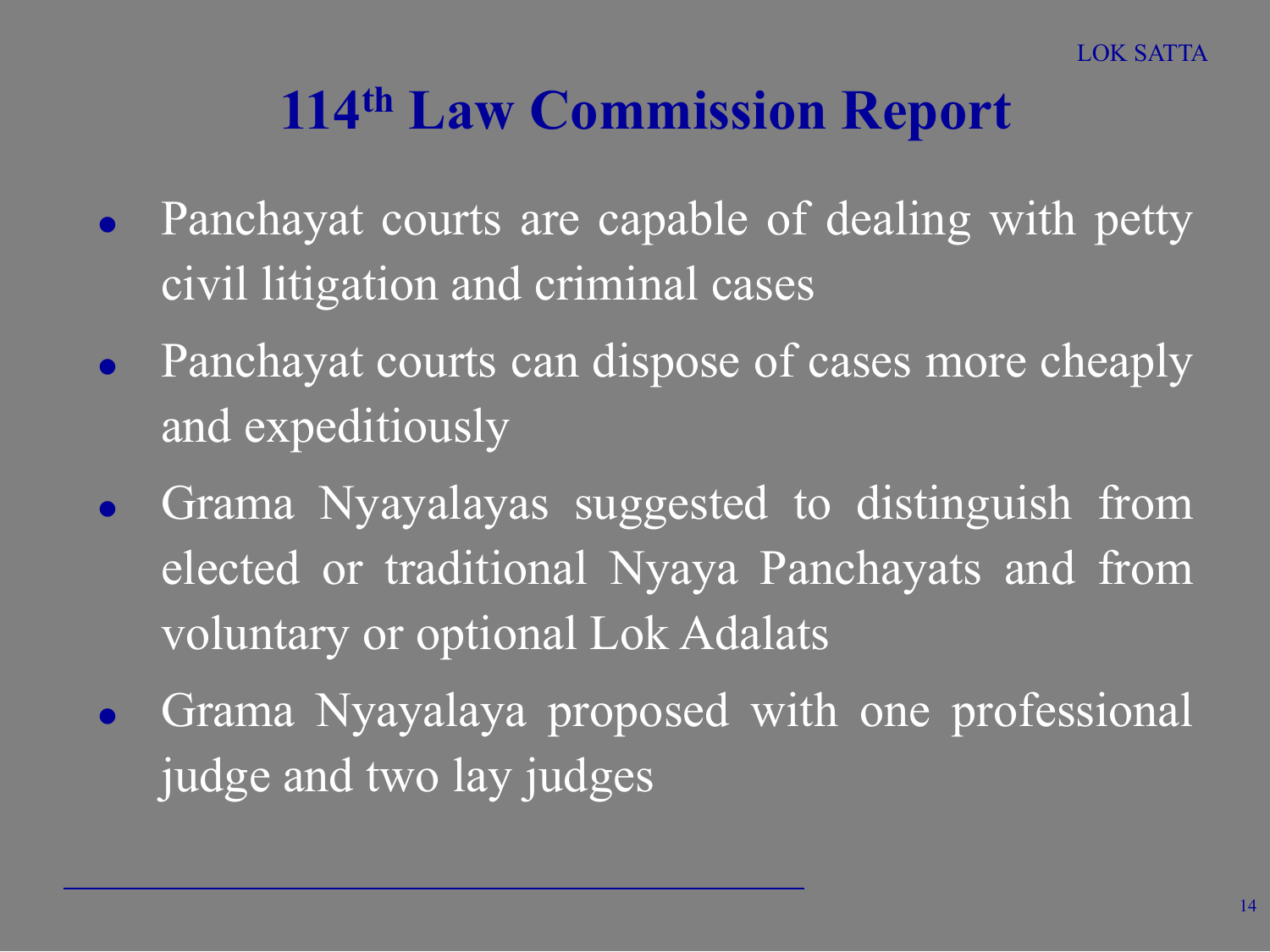#### Need for Local Courts

• Justice accessible to the people

<sup>o</sup> Geographical

<sup>o</sup> Psychological

<sup>o</sup> Financial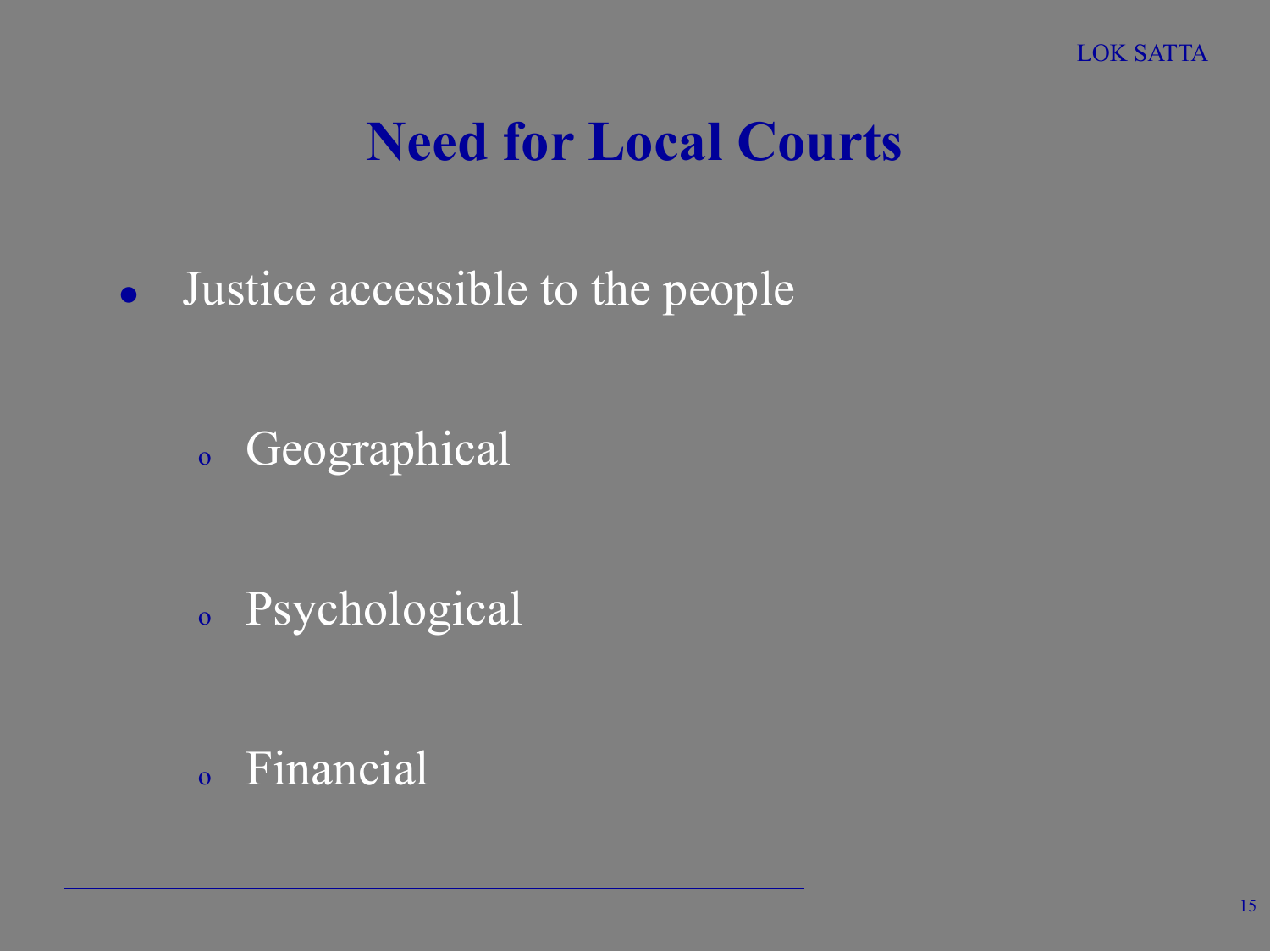#### Need for Local Courts

- Excessive formalism and alien language
	- <sup>o</sup> Poor getting alienated
	- <sup>o</sup> Losing faith in the judicial process
	- <sup>o</sup> Perjury has become endemic
	- <sup>o</sup> Costs of litigation prohibitive
	- <sup>o</sup> People resorting to rough and ready justice through muscle power
	- <sup>o</sup> Rule of law vitiated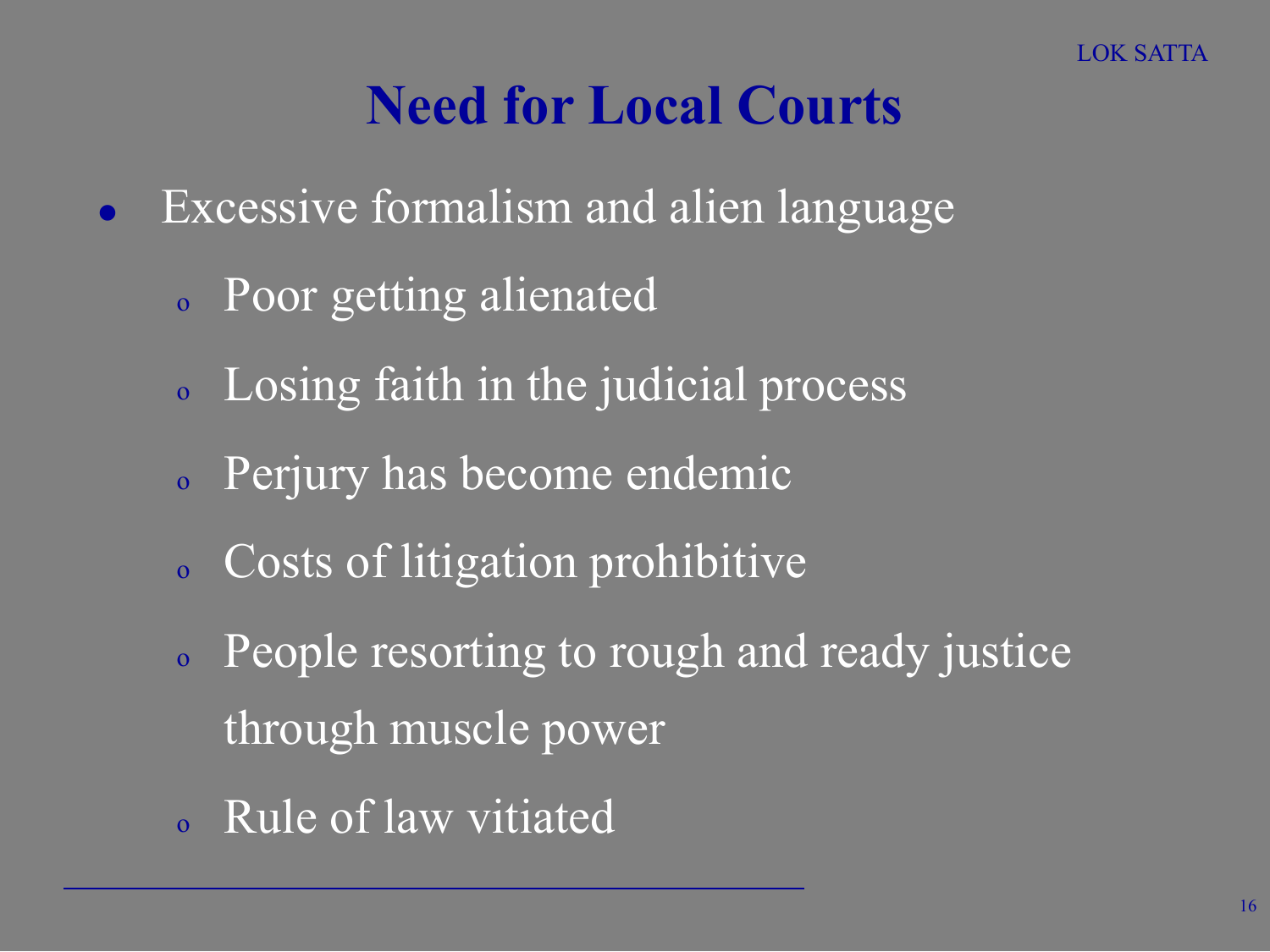## Difficulties of Nyaya Panchayat Concept

- Appointment by government/district magistrate makes it partisan
- Politicization inevitable
- Factions and caste vitiating society
- Three or five member court cumbersome
- Legal representation denied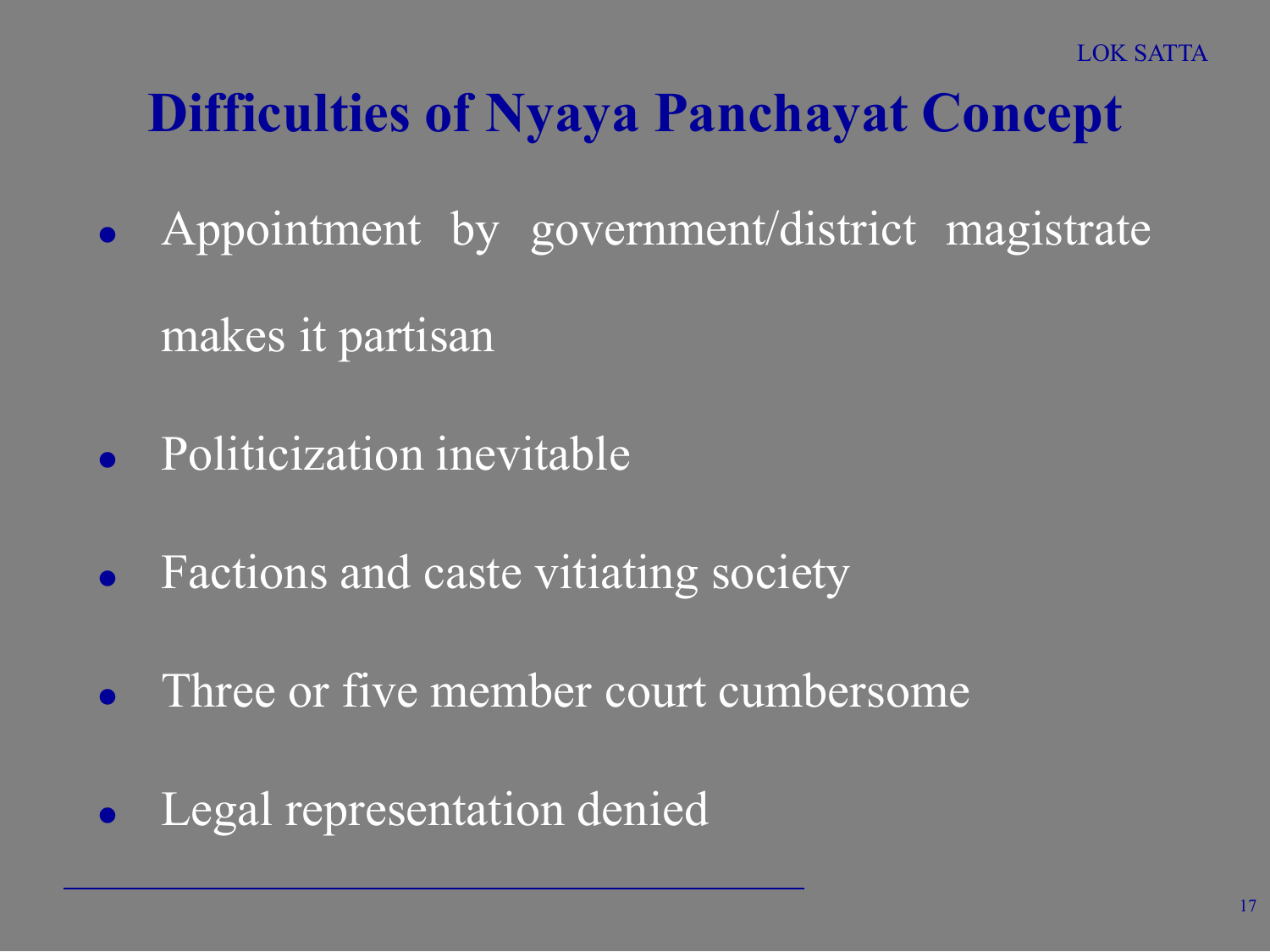## Requirements of Local Courts

- For a limited population (25,000 to 50,000)
- Physical proximity no more than 10 kms
- Integral part of judiciary
- Independent
- Low costs
- No burden of establishment or infrastructure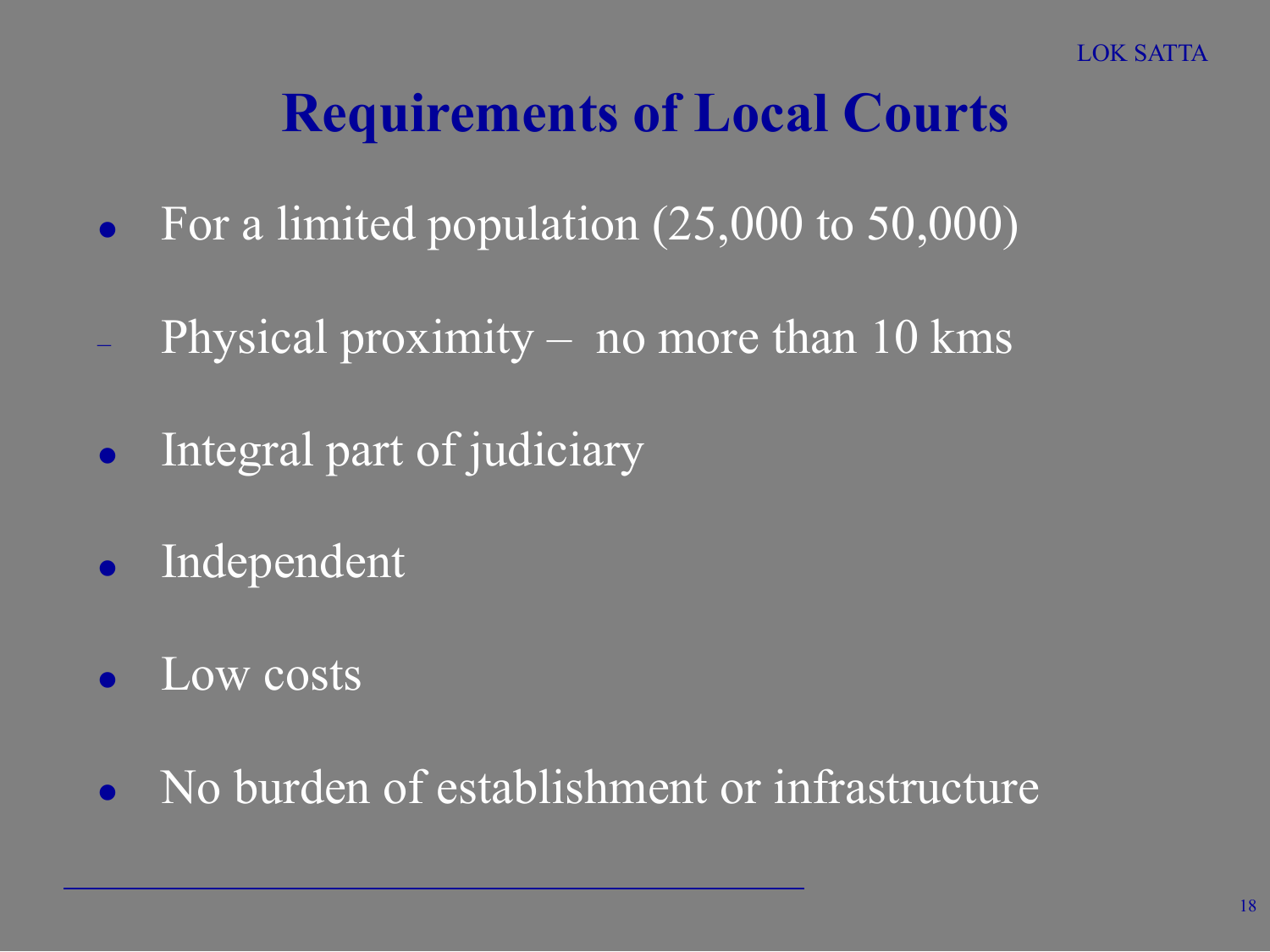## Requirements of Local Courts

- Simple procedures
- Local language
- Lawyer, or agent, or self-representation
- Exclusive jurisdiction civil and criminal
- Provision for appeal
- Regular inspections
- Accountability to formal judiciary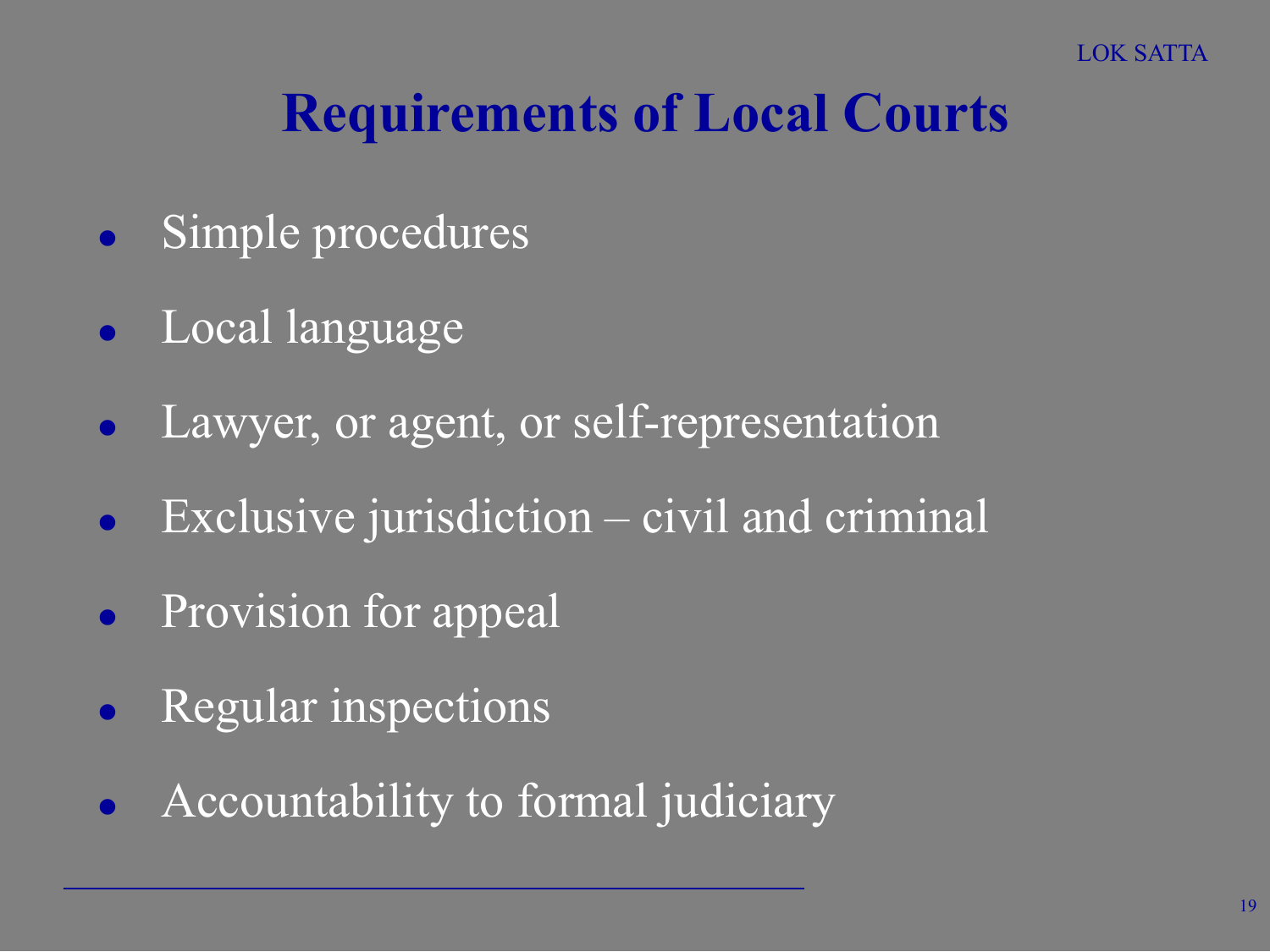## A Model of Local Courts

- Honorary magistrate:
	- o Lawyer or retired official or reputed person
	- $\sigma$  3 year tenure
- One per  $25,000$  for rural; one per  $50,000$  for urban
- Appointment and removal by District Judge
- Honorarium + fixed travel and secretarial allowance – total not to exceed Rs 15,000 per month
- Existing infrastructure
- Representation through lawyer or agent or parties themselves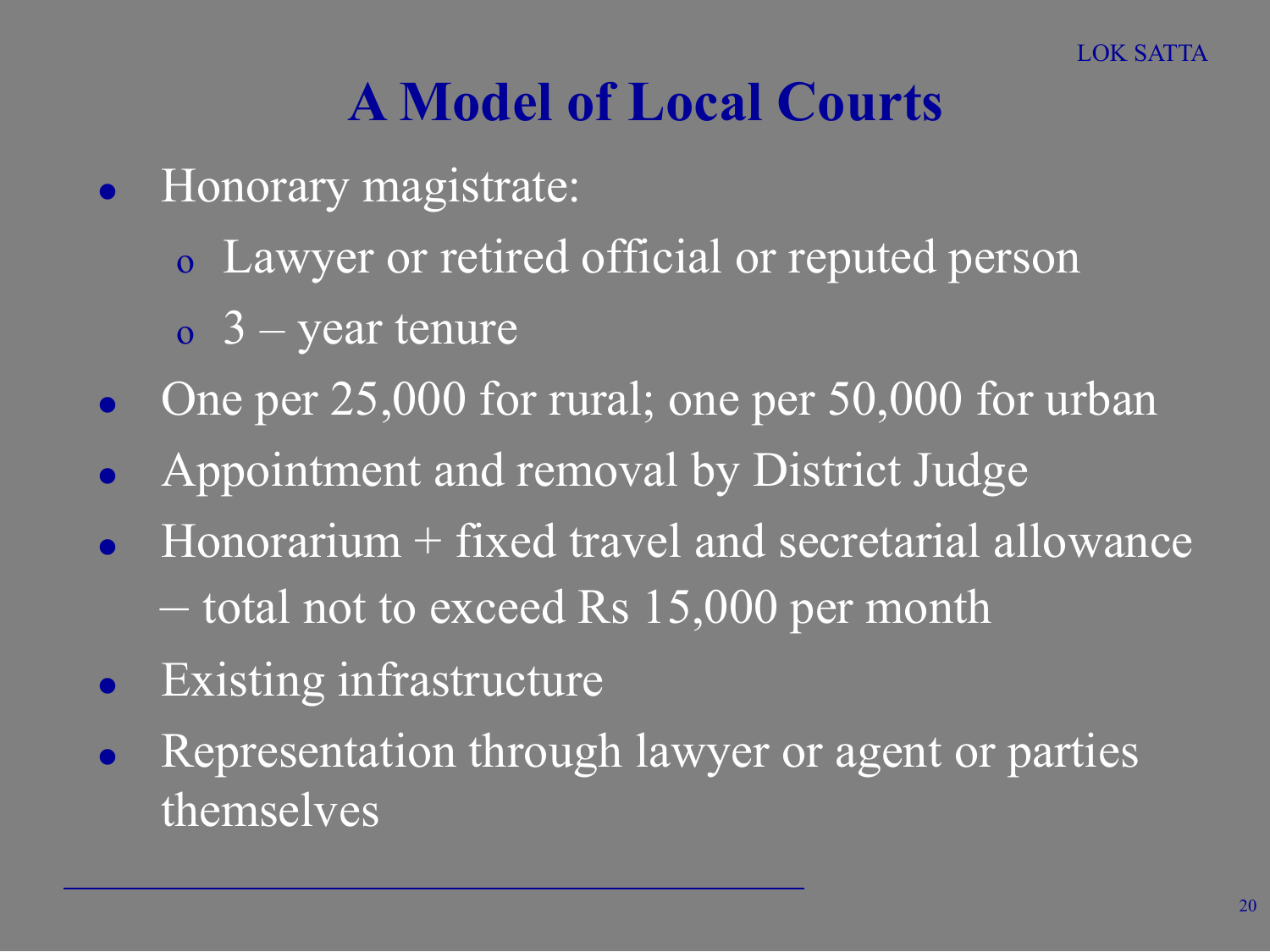## A Model of Local Courts

- Exclusive jurisdiction
	- o Rs 100,000 civil
	- o 1 year's imprisonment: criminal
- Court in area of cause of action / offence
- 90 days for disposal day-to-day hearings
- Appeal to Senior Civil Judge / Asst. Sessions Judge
- Inspection by JMFC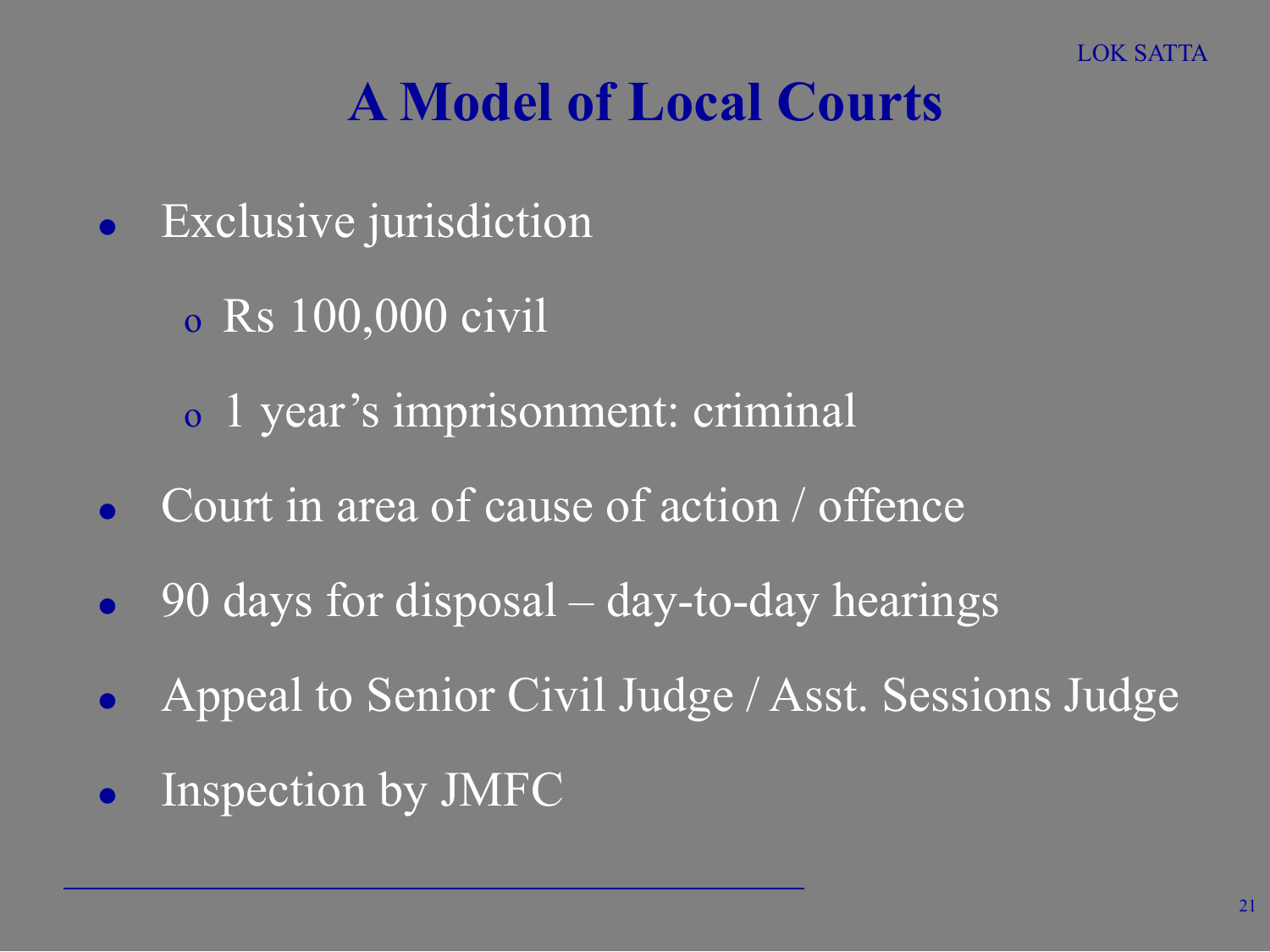## Advantages of Local Courts

- 30,000 courts in short span
- Low cost
	- o Under Rs 600 cr / yr India
	- o Under Rs 50 cr / yr major states
	- o Under Rs 2 lakh / yr / court
- No permanent establishment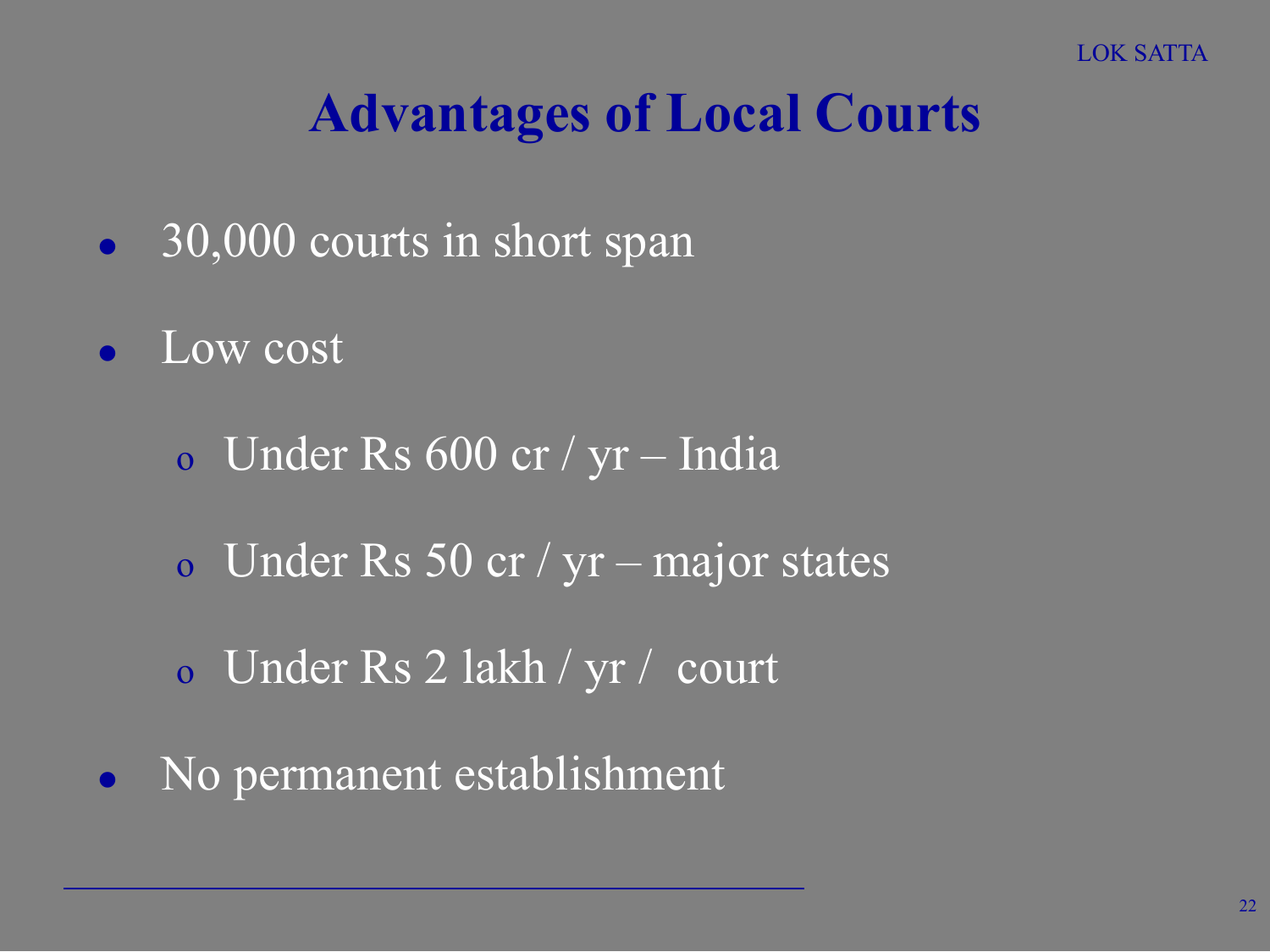## Advantages of Local Courts

- Integral to independent judiciary
	- o No political role
	- o No elective component
- Local language
- Time-bound justice
- Appeal provision